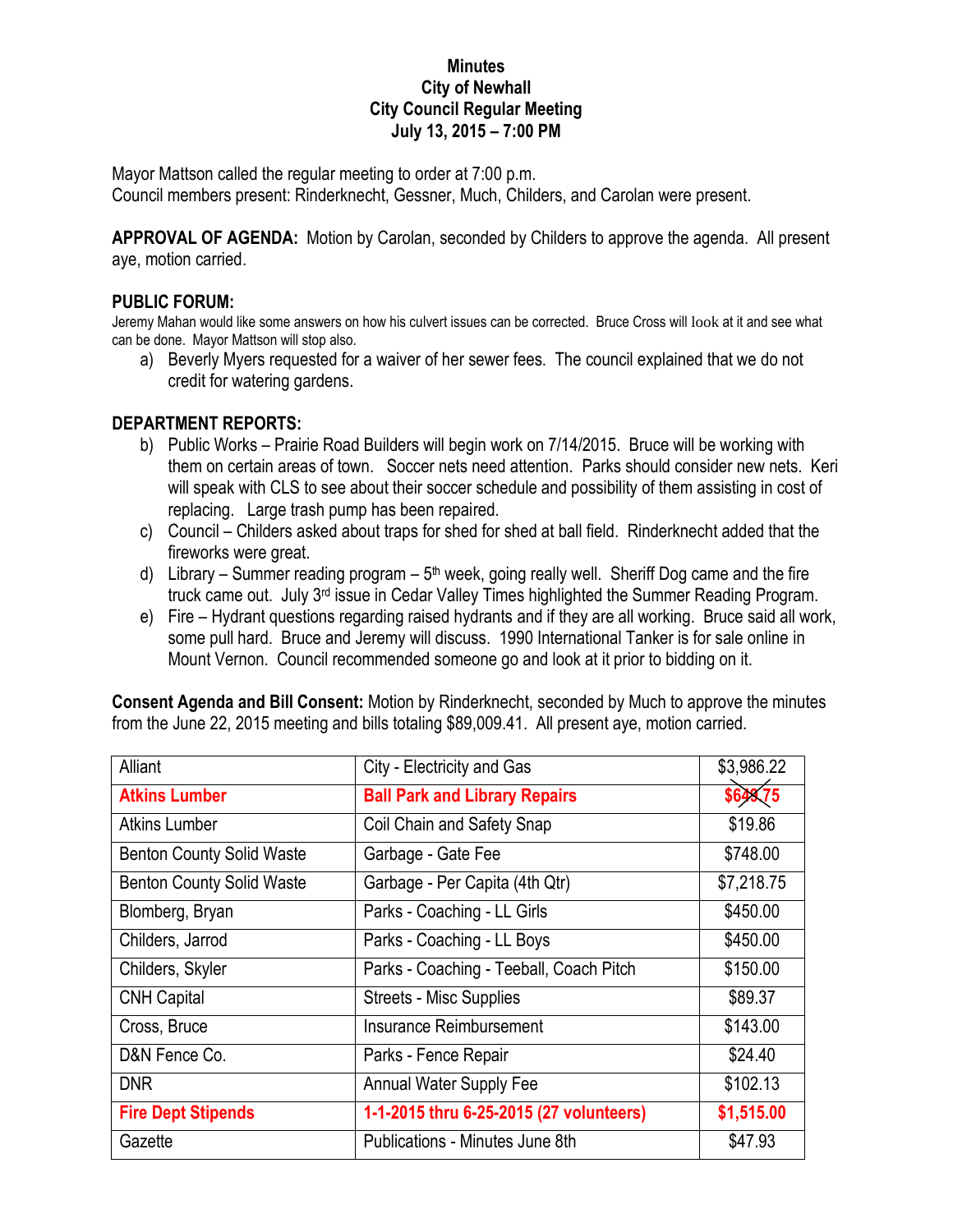| Holland, Harry and Diane     | Meter Deposit Refund                         | \$18.54     |
|------------------------------|----------------------------------------------|-------------|
| <b>HRGreen</b>               | Engineering - Storm water Phase 1            | \$2,424.36  |
| <b>HRGreen</b>               | Engineering - Storm water BMP's Design       | \$37,403.29 |
| Ingalls, Loren               | Parks - Coaching - PL Girls                  | \$450.00    |
| <b>Iowa Library Services</b> | Library - E-Books Subscription Platform Fees | \$65.00     |
| <b>Iowa Library Services</b> | Library - E-Books Subscription Content Fees  | \$313.75    |
| Iowa One Call                | <b>Streets - One Calls</b>                   | \$16.20     |
| John Deere - Theisens        | <b>Coupling and Supplies</b>                 | \$74.30     |
| Keystone Labs                | Water - Analysis                             | \$200.20    |
| Kinzenbaw Earthmoving        | Streets - Culvert Repair                     | \$779.65    |
| Kithcart, Justin             | Parks - Coaching - PL Boys                   | \$450.00    |
| <b>Lund Jake</b>             | Parks - Coaching - Coach Pitch               | \$100.00    |
| <b>Menards</b>               | Shop - Misc Supplies                         | \$25.73     |
| <b>Newhall First Stop</b>    | City - Fuel                                  | \$799.37    |
| <b>Newhall First Stop</b>    | <b>Fire Fuel</b>                             | \$22.51     |
| <b>Newhall Locker</b>        | Parks - Taco Meat                            | \$600.00    |
| Northway Corporation         | Water - Labor and Chemicals, supplies        | \$18,412.50 |
| P&K Midwest                  | Streets - Wheel                              | \$114.69    |
| Pepsi                        | Parks - Concessions                          | \$221.92    |
| Radio Communications         | Radio Service                                | \$204.60    |
| Rammelsburg, Mike            | Insurance Reimbursement                      | \$269.75    |
| South Slope                  | Telecommunications - City                    | \$482.55    |
| Touro, Keri                  | Website/Facebook Promotions (2012-2015)      | \$614.07    |
| <b>TrueGreen</b>             | Railroad Park, City Park, Ball Park          | \$1,476.60  |
| <b>US Cellular</b>           | Monthly Cell Service                         | \$96.32     |
| Utility Service Co.          | Water Tower Qtrly Maintenance                | \$7,616.18  |
| Visa                         | Parks - Screens, Water - Small Pump          | \$162.92    |
|                              |                                              | \$89,009.41 |

# **Duplicate Payment to Atkins Lumber for \$649.75 and Fire Stipends should have been \$1515. New Total should be \$88,359.66**

# **Council Action:**

- a. Anderson Insurance west park swing area base area needs to be expanded 6 feet. Then other areas of both parks need additional pea rock added for the required inches of base material. Motion by Childers, 2<sup>nd</sup> by Much, for Bruce to get with Anderson Insurance and make the required changes per insurance audit findings from EMC; all present aye, motion carried.
- b. City Culvert Procedure Bruce is getting calls from residents that want a culvert added to their yards, or want a ditch. Council discussed making a culvert as a zoning item. It was then decided that since culvert area is city property, any culvert/ditch changes need to be approved by the council prior to construction beginning.